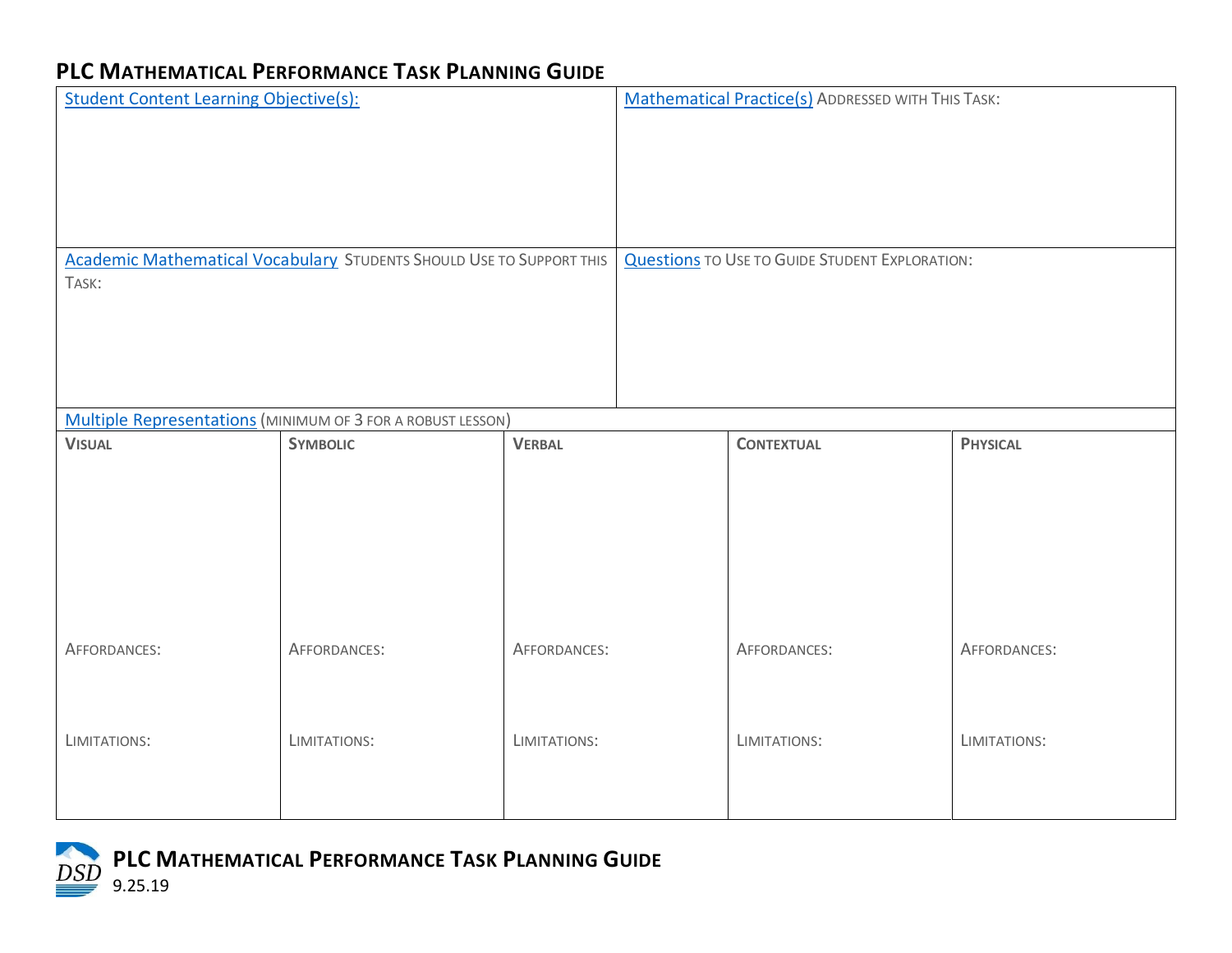| <b>SOLUTION #1</b>                                                                        | <b>SOLUTION #2</b>                                                                        |
|-------------------------------------------------------------------------------------------|-------------------------------------------------------------------------------------------|
| QUESTIONS YOU WOULD USE TO ADVANCE THIS TYPE OF STUDENT'S LEARNING:                       | QUESTIONS YOU WOULD USE TO ADVANCE THIS TYPE OF STUDENT'S LEARNING:                       |
| RUBRIC GRADE:                                                                             | <b>RUBRIC GRADE:</b>                                                                      |
| <b>SOLUTION #3</b><br>QUESTIONS YOU WOULD USE TO ADVANCE THIS TYPE OF STUDENT'S LEARNING: | <b>SOLUTION #4</b><br>QUESTIONS YOU WOULD USE TO ADVANCE THIS TYPE OF STUDENT'S LEARNING: |
| <b>RUBRIC GRADE:</b>                                                                      | <b>RUBRIC GRADE:</b>                                                                      |